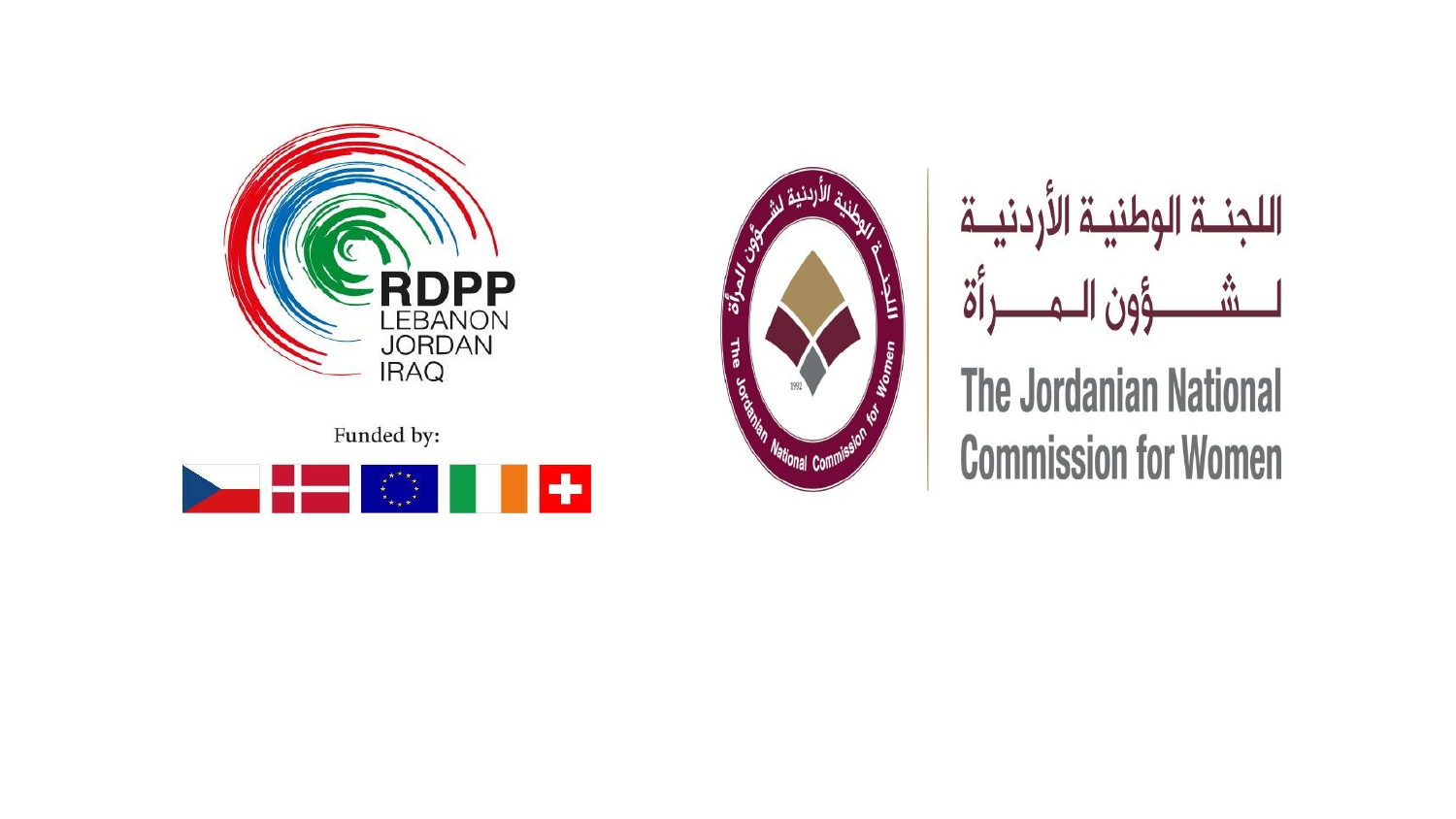## **Improving the status of women in Jordan through combating child marriage and promoting positive masculinity**

## **Project Duration : 2019 – 2021** (30 months) Funded by RDPP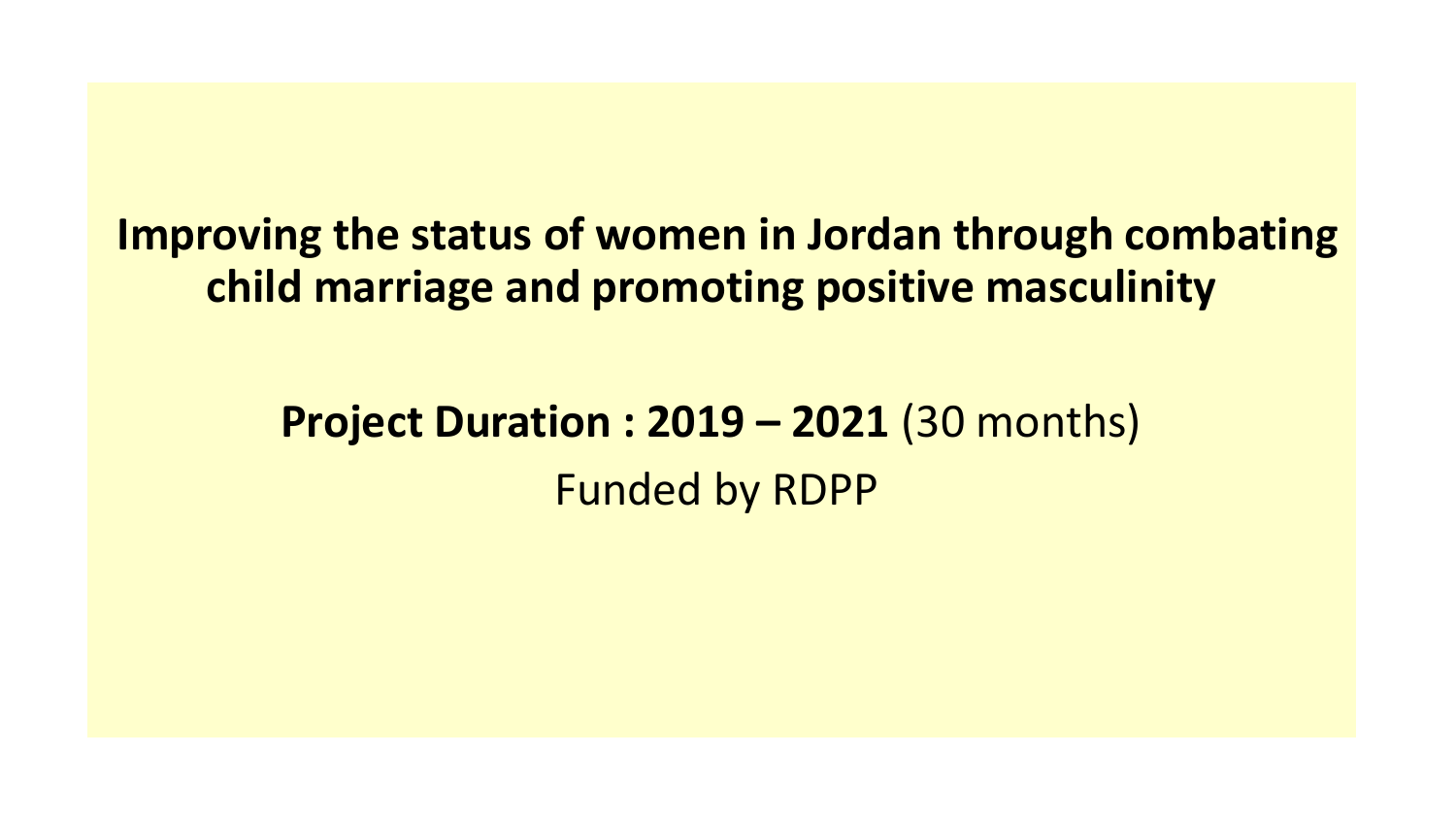Project Impact

Contributing to a safe environment for women and girls in Jordan through prevention of negative practices and behaviours such as child marriage as a form of GBV.

Project Outcome

Capacities, attitudes and knowledge of stakeholders around implementation of legislation and practices linked to child marriage are positively influenced

Communities' attitudes and behaviours toward child marriage as a form of GBV and other genderrelated issues are changed in positive

JNCW and partners have improved capacities in managing women-related interventions

Project outputs Output 1.1 Capacity building on the application of exception of child scx n v6fcvbcgvvJudges department & family reconciliation committee

Output 1.2 Advocacy actions targeting policy makers and key stakeholders

Output 2.1 Awareness campaigns on child marriage. Output 2.2 Positive masculinity programme for school and university students. Output 2.3. Review of public school curricula to mainstream gender perspectives (in cooperation with National Assembly for Curriculum Development & Ministry of Education).

Output 2.4 Awareness campaigns about positive masculinity

Output 3.1 Capacity building for JNCW staff

Output 3.2 Capacity building for JNCW partners and key stakeholders

Output 3.3 Mapping of social protection services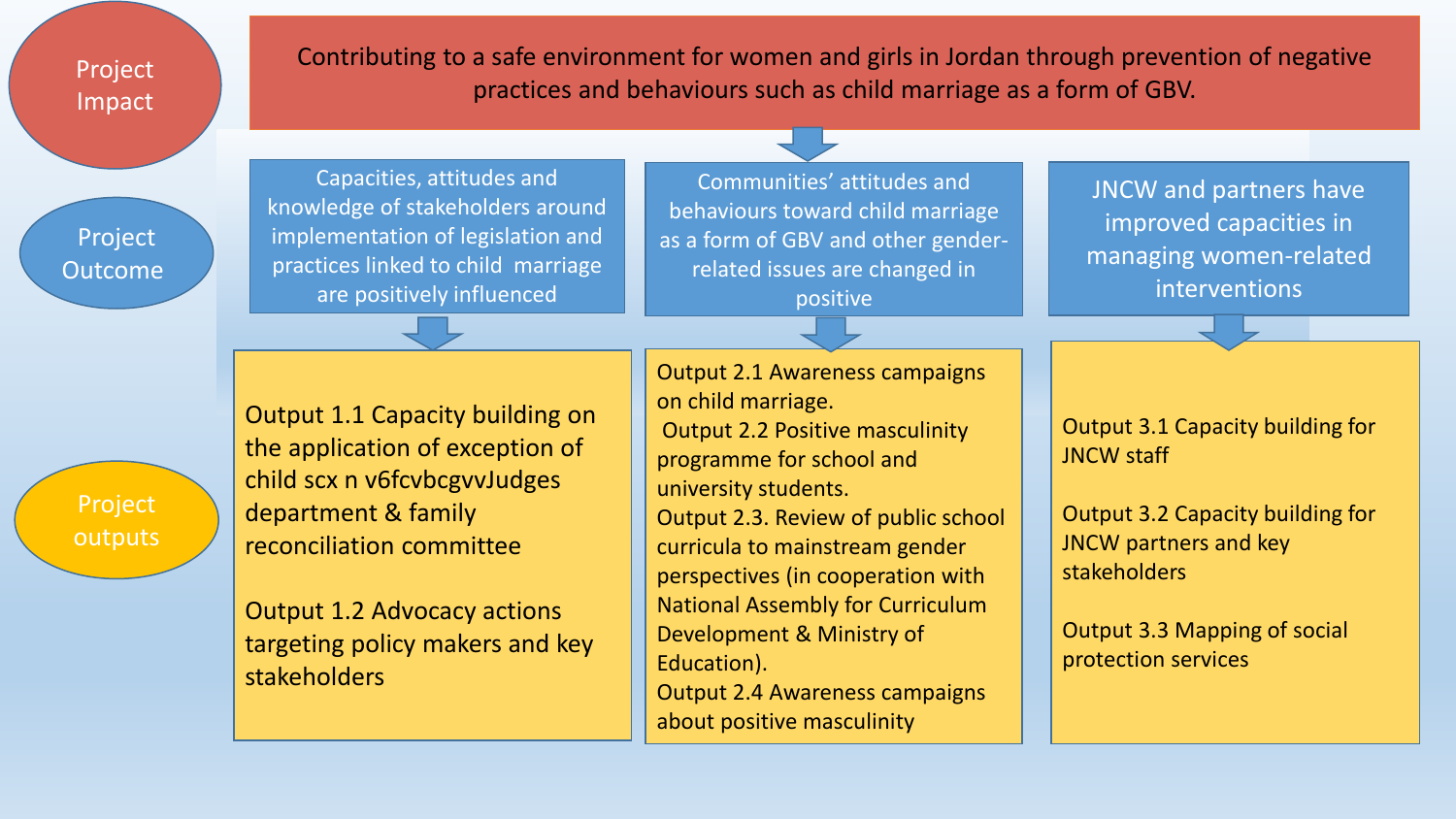## Project Activity related to Combat child marriage

- Develop a training toolkit on the consequences of child marriage on girls (health, social and legal aspects)
- 1.1.2 Conduct a TOT training for Shariah Judges department & family reconciliation committee on the consequences of child marriage on girls (social, health, legal aspects).
- 1.1.3 Conduct training for the CBO's on the consequences of child marriage on girls (social, health, legal aspects).by the trained Shariah Judges & family reconciliation committee.
- 1.1.4 Develop the template on the application of exception on cases of child marriage to unify the methodology of application the expectation

1.2.1 Orientation session on Personal status law and other tailored actions addressing child marriage for parliamentarians

1.2.2 Conduct 2 days workshop /round-table discussion on the health effects of child marriage 2.1.1 Preparation workshops for the design of awareness campaign by young girls to regarding combating child marriage and changing sociocultural norms regarding gender roles and masculinities within their communities.

2.1.2 Carrying out media/social media campaign to raise awareness on child marriage and to change socio-cultural norms regarding gender roles and masculinities.